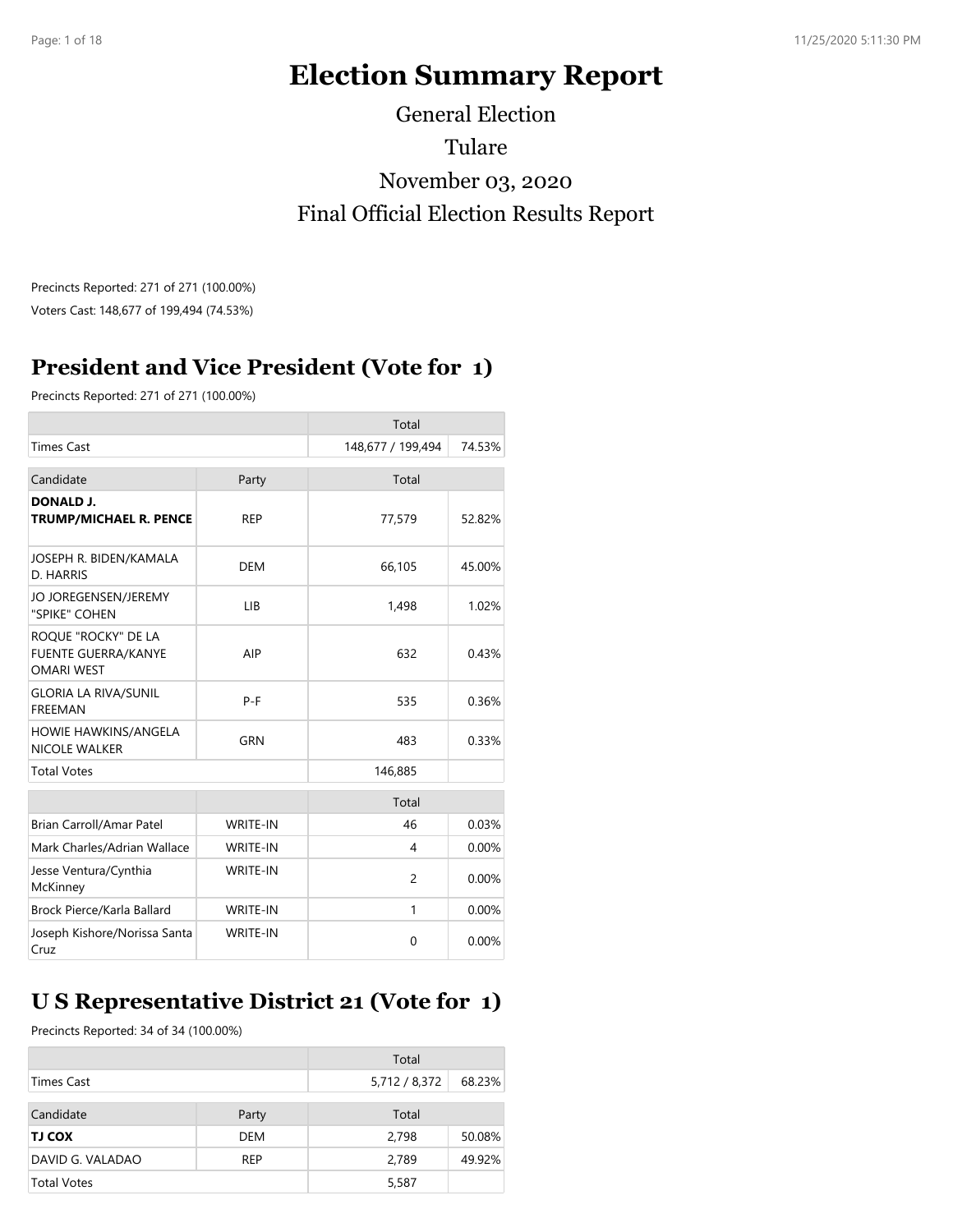### **U S Representative District 22 (Vote for 1)**

Precincts Reported: 135 of 135 (100.00%)

|                       |            | Total             |        |
|-----------------------|------------|-------------------|--------|
| <b>Times Cast</b>     |            | 113,205 / 151,072 | 74.93% |
| Candidate<br>Party    |            | Total             |        |
| <b>DEVIN G. NUNES</b> | <b>REP</b> | 62,548            | 56.06% |
| PHIL ARBALLO          | DEM        | 49,020            | 43.94% |
| <b>Total Votes</b>    |            | 111,568           |        |

### **U S Representative District 23 (Vote for 1)**

Precincts Reported: 102 of 102 (100.00%)

|                           |            | Total           |        |
|---------------------------|------------|-----------------|--------|
| Times Cast                |            | 29,760 / 40,050 | 74.31% |
| Candidate<br>Party        |            | Total           |        |
| <b>KEVIN MCCARTHY</b>     | <b>REP</b> | 17,084          | 58.88% |
| <b>KIM MANGONE</b><br>DEM |            | 11,929          | 41.12% |
| <b>Total Votes</b>        |            | 29,013          |        |

### **Member of State Assembly District 23 (Vote for 1)**

Precincts Reported: 24 of 24 (100.00%)

|                      |            | Total         |         |
|----------------------|------------|---------------|---------|
| Times Cast           |            | 3,258 / 3,723 | 87.51%  |
| Candidate            | Party      | Total         |         |
| <b>JIM PATTERSON</b> | <b>REP</b> | 2,275         | 100.00% |
| <b>Total Votes</b>   |            | 2,275         |         |

#### **Member of State Assembly District 26 (Vote for 1)**

Precincts Reported: 247 of 247 (100.00%)

|                     |                | Total             |        |
|---------------------|----------------|-------------------|--------|
| Times Cast          |                | 145,419 / 195,771 | 74.28% |
| Candidate           | Total<br>Party |                   |        |
| <b>DEVON MATHIS</b> | <b>REP</b>     | 75,361            | 54.54% |
| <b>DREW PHELPS</b>  | DEM            | 62,812            | 45.46% |
| <b>Total Votes</b>  |                | 138,173           |        |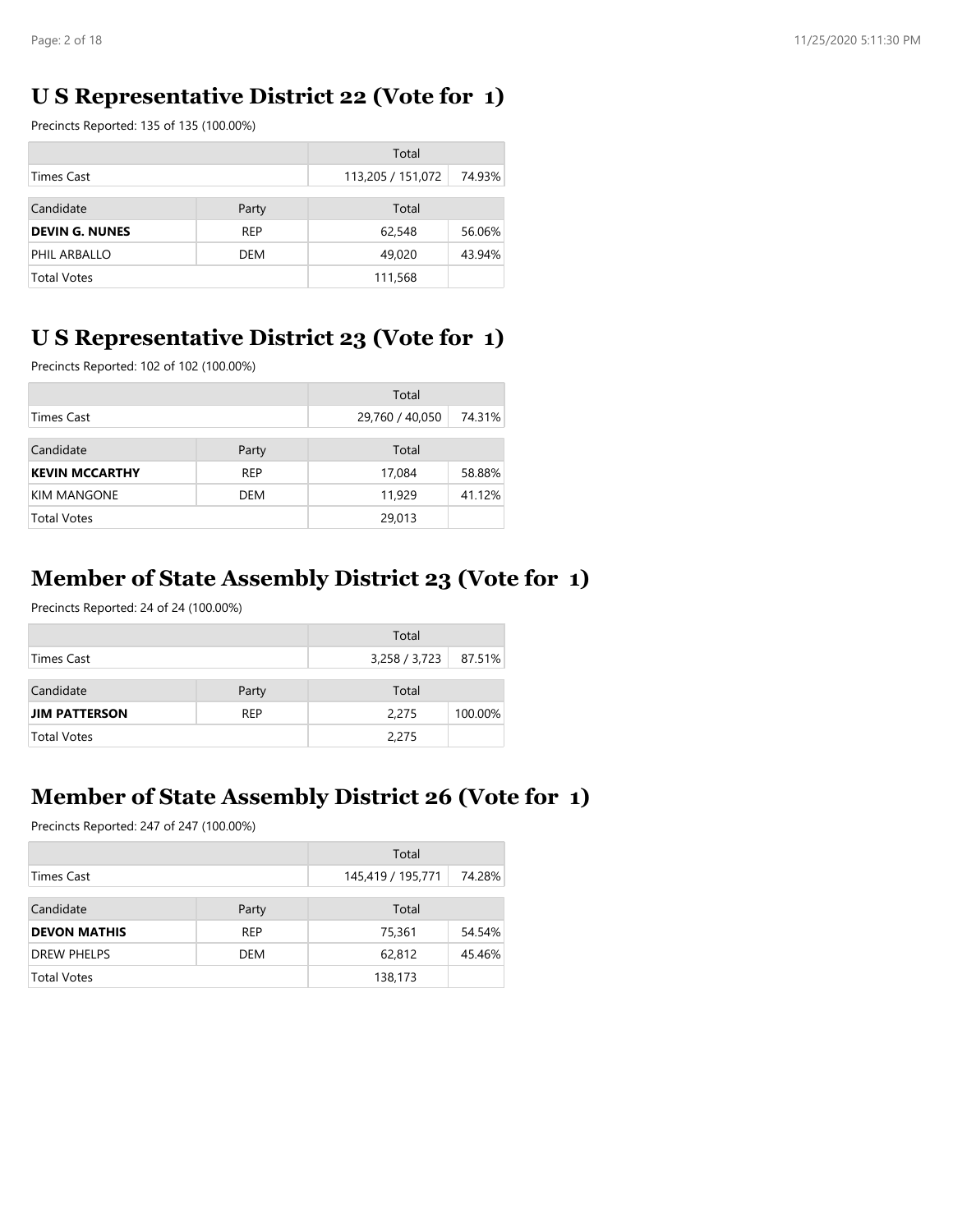### **Tul Co Brd of Education Area 2 (Vote for 1)**

Precincts Reported: 57 of 57 (100.00%)

|                             |  | Total           |        |
|-----------------------------|--|-----------------|--------|
| <b>Times Cast</b>           |  | 15,571 / 22,380 | 69.58% |
| Candidate<br>Party          |  | Total           |        |
| <b>DEBORAH LYNN HOLGUIN</b> |  | 6.979           | 50.04% |
| <b>RUBEN MACARENO</b>       |  | 6.967           | 49.96% |
| Total Votes                 |  | 13,946          |        |

## **Tul Co Brd of Education Area 3 (Vote for 1)**

Precincts Reported: 28 of 28 (100.00%)

|                    |       | Total           |        |
|--------------------|-------|-----------------|--------|
| <b>Times Cast</b>  |       | 26,985 / 35,114 | 76.85% |
| Candidate          | Party | Total           |        |
| <b>TOM LINK</b>    |       | 14,424          | 57.90% |
| MIGUEL GUTIERREZ   |       | 10,486          | 42.10% |
| <b>Total Votes</b> |       | 24,910          |        |

### **Kern Comm College Area 6 (Vote for 1)**

Precincts Reported: 4 of 4 (100.00%)

|                    |  | Total       |        |
|--------------------|--|-------------|--------|
| Times Cast         |  | 919 / 1,229 | 74.78% |
| Candidate<br>Party |  | Total       |        |
| <b>JACK LAVERS</b> |  | 607         | 76.74% |
| YOVANI JIMENEZ     |  | 184         | 23.26% |
| <b>Total Votes</b> |  | 791         |        |

### **Alpaugh Unified School Gov Board Member (Vote for 2)**

Precincts Reported: 2 of 2 (100.00%)

|                         |       | Total     |        |
|-------------------------|-------|-----------|--------|
| <b>Times Cast</b>       |       | 165 / 260 | 63.46% |
| Candidate               | Party | Total     |        |
| <b>RAFAEL LOERA</b>     |       | 79        | 27.62% |
| <b>ARASELI LEAL</b>     |       | 64        | 22.38% |
| <b>KRISTY MITCHELL</b>  |       | 63        | 22.03% |
| <b>WILLIAM MITCHELL</b> |       | 49        | 17.13% |
| <b>JENNIFER ORTIZ</b>   |       | 31        | 10.84% |
| <b>Total Votes</b>      |       | 286       |        |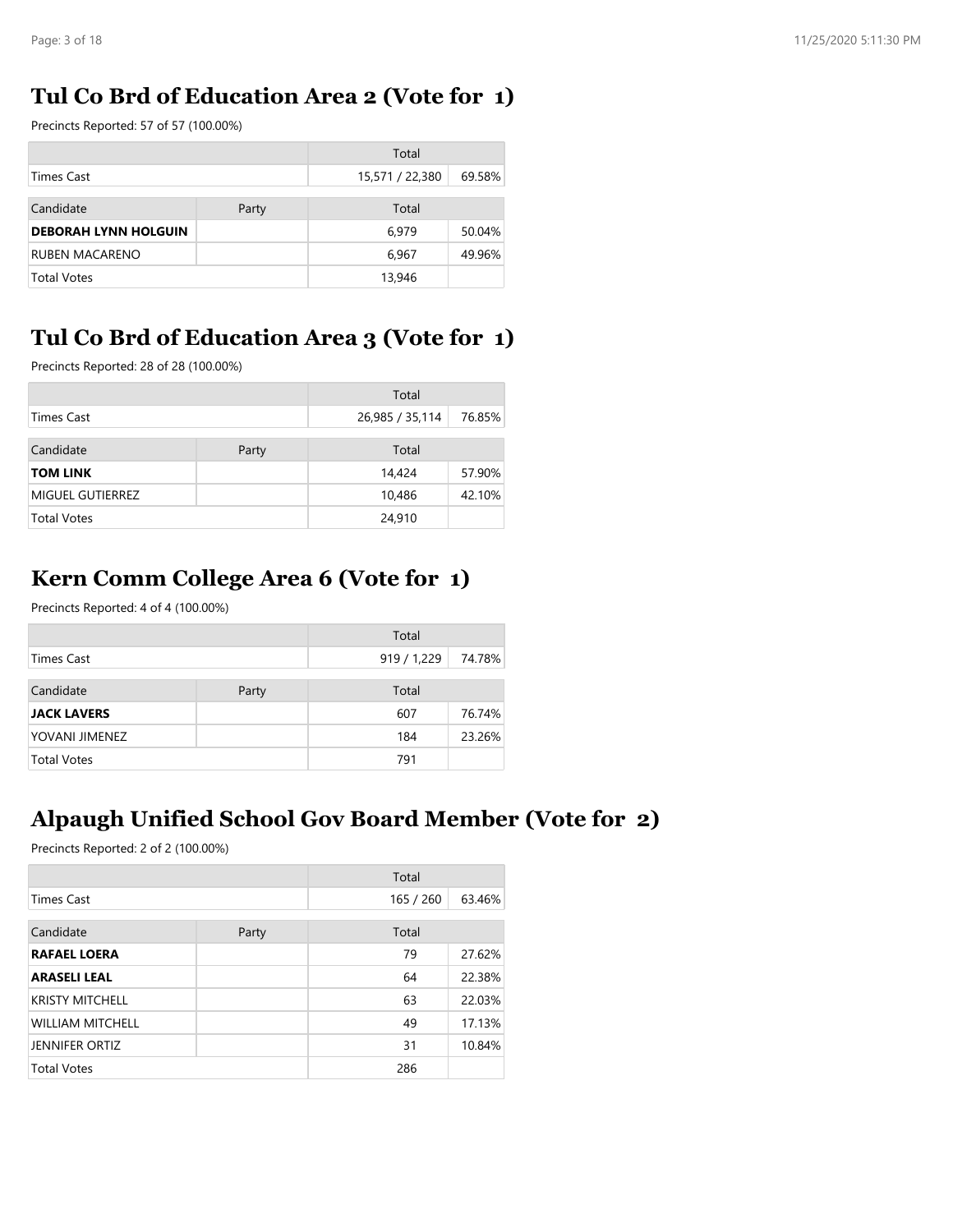### **Cutler-Orosi Unified Gov Brd Member Area 1 (Vote for 2)**

Precincts Reported: 5 of 5 (100.00%)

|                          |  | Total       |        |
|--------------------------|--|-------------|--------|
| <b>Times Cast</b>        |  | 832 / 1,397 | 59.56% |
| Candidate<br>Party       |  | Total       |        |
| <b>MARISOL RUBALCABA</b> |  | 424         | 40.85% |
| <b>MARGIE SALAZAR</b>    |  | 336         | 32.37% |
| SARAH HERRERA            |  | 278         | 26.78% |
| <b>Total Votes</b>       |  | 1,038       |        |

#### **Cutler-Orosi Unified Gov Brd Member Area 4 (Vote for 1)**

Precincts Reported: 4 of 4 (100.00%)

|                    |       | Total     |        |
|--------------------|-------|-----------|--------|
| Times Cast         |       | 479 / 685 | 69.93% |
| Candidate          | Party | Total     |        |
| <b>JONI JORDAN</b> |       | 223       | 57.62% |
| <b>TONY WERNER</b> |       | 164       | 42.38% |
| <b>Total Votes</b> |       | 387       |        |

#### **Farmersville Unified Gov Board Member (Vote for 2)**

Precincts Reported: 6 of 6 (100.00%)

|                       |       | Total         |        |
|-----------------------|-------|---------------|--------|
| Times Cast            |       | 2,487 / 3,873 | 64.21% |
| Candidate             | Party | Total         |        |
| <b>ALICE B. LOPEZ</b> |       | 1,146         | 36.08% |
| <b>JOHN VASQUEZ</b>   |       | 1,123         | 35.36% |
| <b>MANUEL AMEZCUA</b> |       | 907           | 28.56% |
| <b>Total Votes</b>    |       | 3,176         |        |

#### **Visalia Unified School Gov Bd Member Area 5 (Vote for 1)**

Precincts Reported: 5 of 5 (100.00%)

|                              |  | Total          |        |
|------------------------------|--|----------------|--------|
| Times Cast                   |  | 8,824 / 11,334 | 77.85% |
| Candidate<br>Party           |  | Total          |        |
| <b>MEGAN CASEBEER SOLENO</b> |  | 4,658          | 57.60% |
| NIESSEN E. FOSTER            |  | 3,429          | 42.40% |
| <b>Total Votes</b>           |  | 8,087          |        |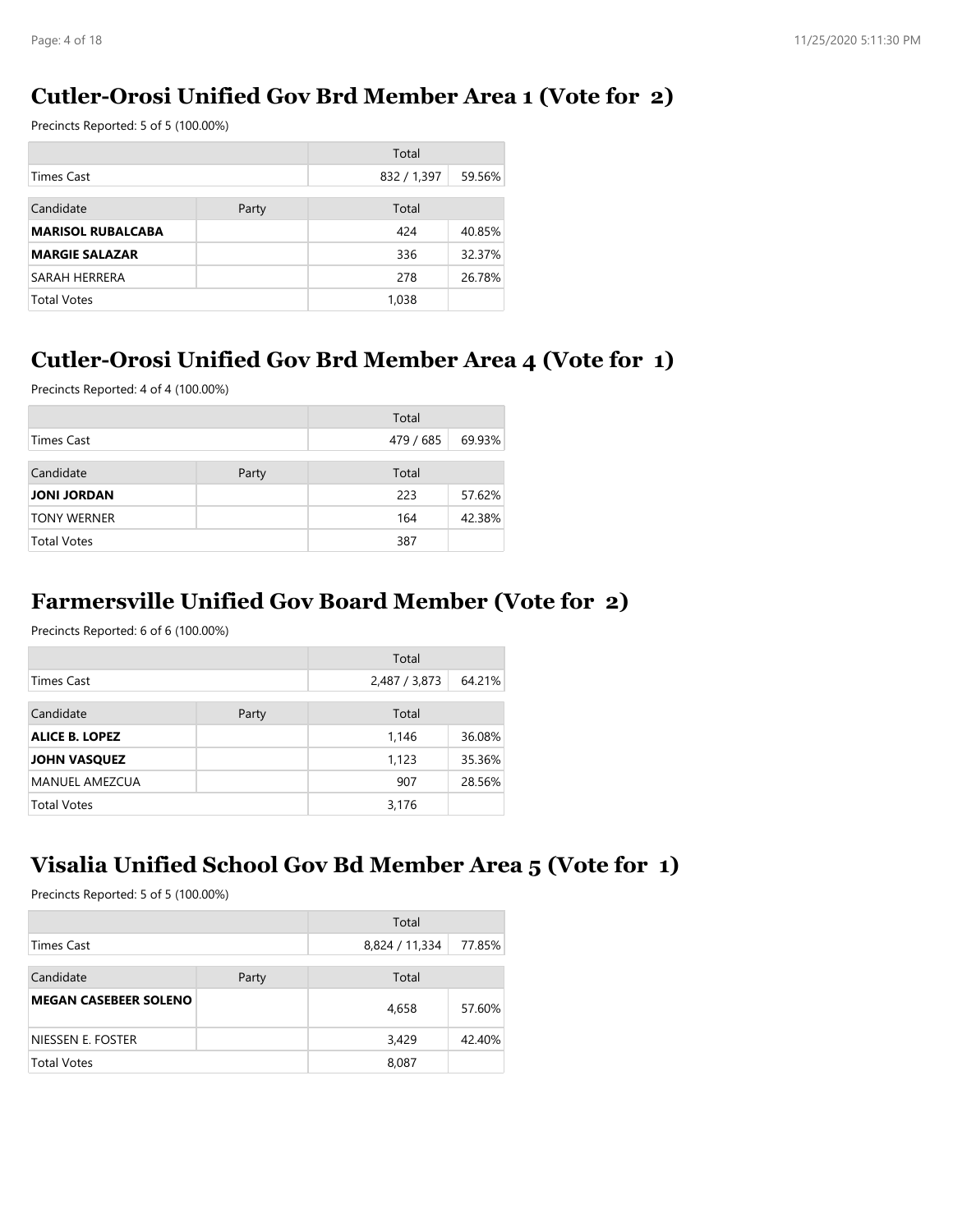### **Visalia Unified School Gov Bd Member Area 6 (Vote for 1)**

Precincts Reported: 10 of 10 (100.00%)

|                         |       | Total         |        |
|-------------------------|-------|---------------|--------|
| <b>Times Cast</b>       |       | 4,577 / 7,126 | 64.23% |
| Candidate               | Party | Total         |        |
| <b>CHRISTOPHER POPE</b> |       | 2,145         | 50.09% |
| LUCIA D. VÁZQUEZ        |       | 2,137         | 49.91% |
| <b>Total Votes</b>      |       | 4,282         |        |

### **Visalia Unified School Gov Bd Member Area 7 (Vote for 1)**

Precincts Reported: 7 of 7 (100.00%)

|                      |       | Total          |        |
|----------------------|-------|----------------|--------|
| <b>Times Cast</b>    |       | 9,936 / 12,186 | 81.54% |
| Candidate            | Party | Total          |        |
| <b>JACQUIE GAEBE</b> |       | 3,608          | 39.95% |
| NORA ALLSTEDT        |       | 1,991          | 22.04% |
| COLIJIA FELIZ        |       | 1,601          | 17.73% |
| <b>RANDY EVANS</b>   |       | 1,169          | 12.94% |
| JAMES R. REYNOLDS    |       | 663            | 7.34%  |
| <b>Total Votes</b>   |       | 9,032          |        |

### **Dinuba Unified School Gov Brd Member Area 4 (Vote for 1)**

Precincts Reported: 3 of 3 (100.00%)

|                              |       | Total         |        |
|------------------------------|-------|---------------|--------|
| Times Cast                   |       | 1,227 / 1,884 | 65.13% |
| Candidate                    | Party | Total         |        |
| <b>MARY HELEN VILLARREAL</b> |       | 803           | 72.02% |
| <b>JOE T. RIVERA SR.</b>     |       | 312           | 27.98% |
| <b>Total Votes</b>           |       | 1,115         |        |

#### **Porterville Unified Gov Board Member 1 (Vote for 1)**

Precincts Reported: 30 of 30 (100.00%)

|                          |       | Total         |        |
|--------------------------|-------|---------------|--------|
| <b>Times Cast</b>        |       | 3,131 / 4,471 | 70.03% |
| Candidate                | Party | Total         |        |
| <b>JUAN FIGUEROA JR.</b> |       | 1.917         | 69.26% |
| SONIA LOZANO             |       | 851           | 30.74% |
| <b>Total Votes</b>       |       | 2,768         |        |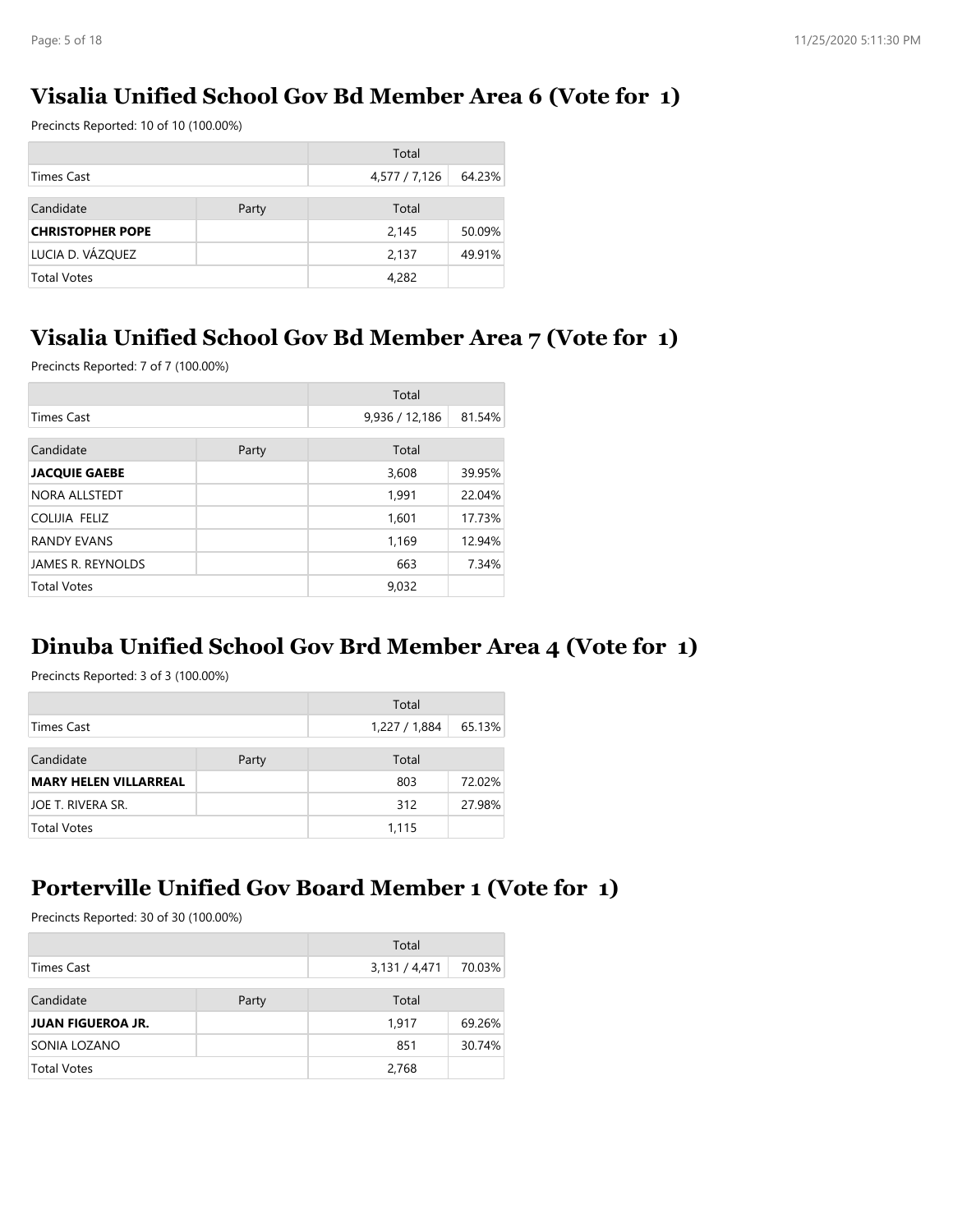### **Porterville Unified Gov Board Member 6 (Vote for 1)**

Precincts Reported: 24 of 24 (100.00%)

|                            |       | Total         |        |
|----------------------------|-------|---------------|--------|
| Times Cast                 |       | 5,372 / 6,827 | 78.69% |
| Candidate                  | Party | Total         |        |
| <b>DONNA FRAZIER BERRY</b> |       | 2,303         | 51.35% |
| ANTHONY W. MARTIN          |       | 1,719         | 38.33% |
| <b>LES PINTER</b>          |       | 463           | 10.32% |
| <b>Total Votes</b>         |       | 4,485         |        |

### **Delano Jt Union High Gov Board Member (Vote for 2)**

Precincts Reported: 6 of 6 (100.00%)

|                           |       | Total         |        |
|---------------------------|-------|---------------|--------|
| <b>Times Cast</b>         |       | 1,933 / 2,930 | 65.97% |
| Candidate                 | Party | Total         |        |
| <b>ARNOLD W. MORRISON</b> |       | 1,168         | 45.54% |
| <b>JESUS M. CARDENAS</b>  |       | 702           | 27.37% |
| <b>RAY ARVIZU</b>         |       | 695           | 27.10% |
| <b>Total Votes</b>        |       | 2,565         |        |

### **Hanford Jt Un High Sch Gov Brd Member Area 5 (Vote for 1)**

Precincts Reported: 1 of 1 (100.00%)

|                    |       | Total |        |
|--------------------|-------|-------|--------|
| Times Cast         |       | 27/36 | 75.00% |
| Candidate          | Party | Total |        |
| <b>PAUL GILLUM</b> |       | 21    | 77.78% |
| KARL R. ANDERSON   |       | 6     | 22.22% |
| <b>Total Votes</b> |       | 27    |        |

#### **Allensworth Elem Sch Gov Board Member (Vote for 1)**

Precincts Reported: 2 of 2 (100.00%)

|                      |       | Total    |        |
|----------------------|-------|----------|--------|
| Times Cast           |       | 58 / 121 | 47.93% |
| Candidate            | Party | Total    |        |
| <b>KAYODE KADARA</b> |       | 33       | 62.26% |
| <b>GOANA TOSCANO</b> |       | 20       | 37.74% |
| <b>Total Votes</b>   |       | 53       |        |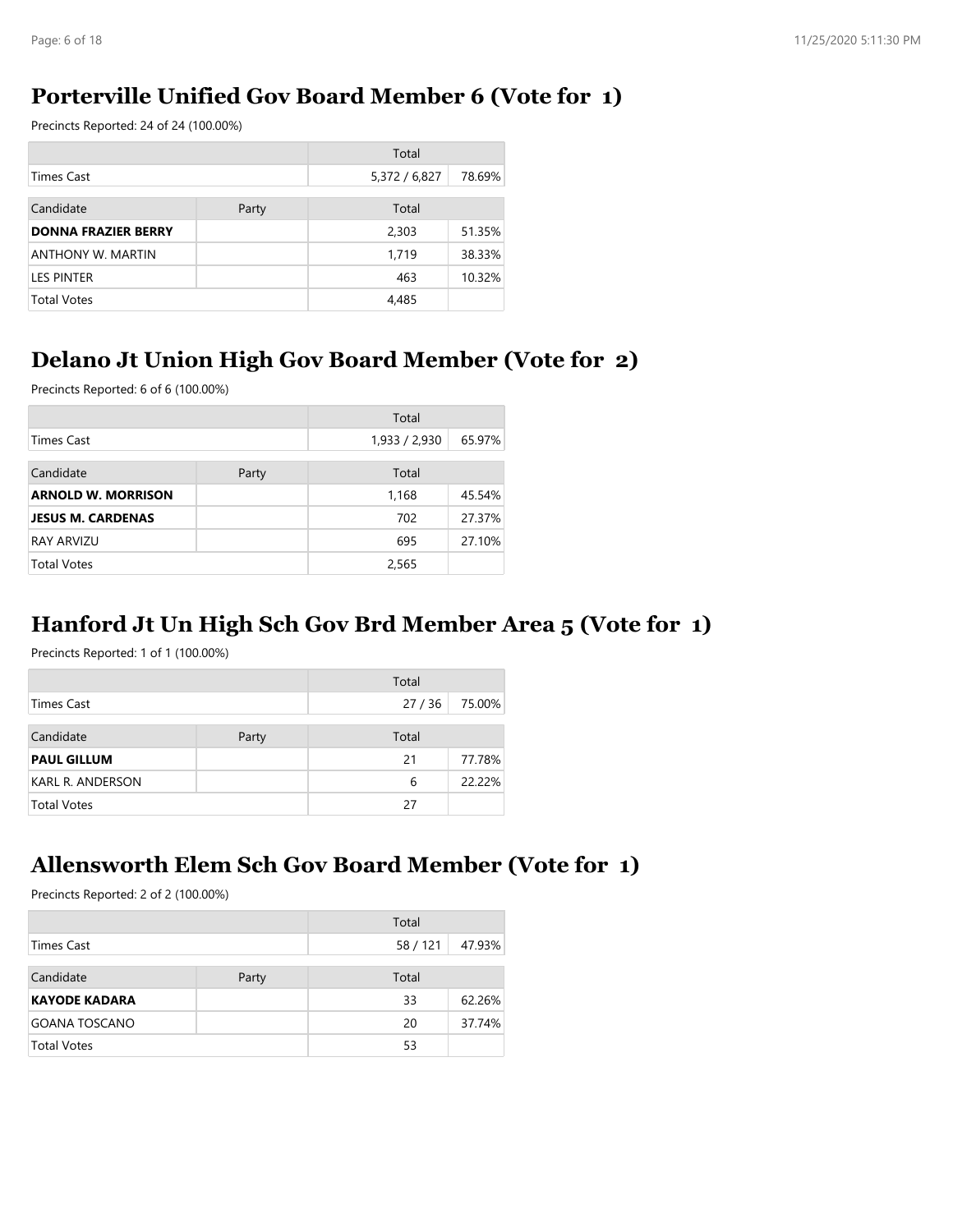### **Pleasant View Elem Sch Gov Board Member (Vote for 2)**

Precincts Reported: 8 of 8 (100.00%)

|                         |       | Total     |        |
|-------------------------|-------|-----------|--------|
| <b>Times Cast</b>       |       | 501 / 791 | 63.34% |
| Candidate               | Party | Total     |        |
| <b>RACHELE ALCANTAR</b> |       | 243       | 36.65% |
| <b>DAVY GOBEL</b>       |       | 168       | 25.34% |
| YALIMAR GARCIA          |       | 128       | 19.31% |
| MICHAEL L. SMITH        |       | 124       | 18.70% |
| <b>Total Votes</b>      |       | 663       |        |

# **Richgrove Elem School Gov Board Member (Vote for 2)**

Precincts Reported: 2 of 2 (100.00%)

|                                             |       | Total     |        |
|---------------------------------------------|-------|-----------|--------|
| <b>Times Cast</b>                           |       | 339 / 565 | 60.00% |
| Candidate                                   | Party | Total     |        |
| <b>YANELI VILLAGOMEZ</b><br><b>CARRILLO</b> |       | 184       | 36.65% |
| <b>DIEGO PANIAGUA</b>                       |       | 179       | 35.66% |
| HIPOLITO "PAUL"<br><b>CERVANTES</b>         |       | 139       | 27.69% |
| <b>Total Votes</b>                          |       | 502       |        |

#### **Stone Corral Elem Sch Gov Board Member (Vote for 2)**

Precincts Reported: 4 of 4 (100.00%)

|                           |       | Total     |        |
|---------------------------|-------|-----------|--------|
| <b>Times Cast</b>         |       | 142 / 226 | 62.83% |
| Candidate                 | Party | Total     |        |
| <b>ERIK GONZALEZ</b>      |       | 68        | 33.33% |
| <b>TOM REDEMER</b>        |       | 68        | 33.33% |
| <b>DEBORAH C. ROBERTS</b> |       | 68        | 33.33% |
| <b>Total Votes</b>        |       | 204       |        |

### **Terra Bella Un Elem Gov Board Member (Vote for 2)**

Precincts Reported: 8 of 8 (100.00%)

|                        |       | Total         |        |
|------------------------|-------|---------------|--------|
| <b>Times Cast</b>      |       | 1,339 / 1,877 | 71.34% |
| Candidate              | Party | Total         |        |
| <b>ALFREDO BELTRAN</b> |       | 627           | 40.87% |
| <b>MARIANA LOPEZ</b>   |       | 586           | 38.20% |
| RACHEL J. EALA         |       | 321           | 20.93% |
| <b>Total Votes</b>     |       | 1,534         |        |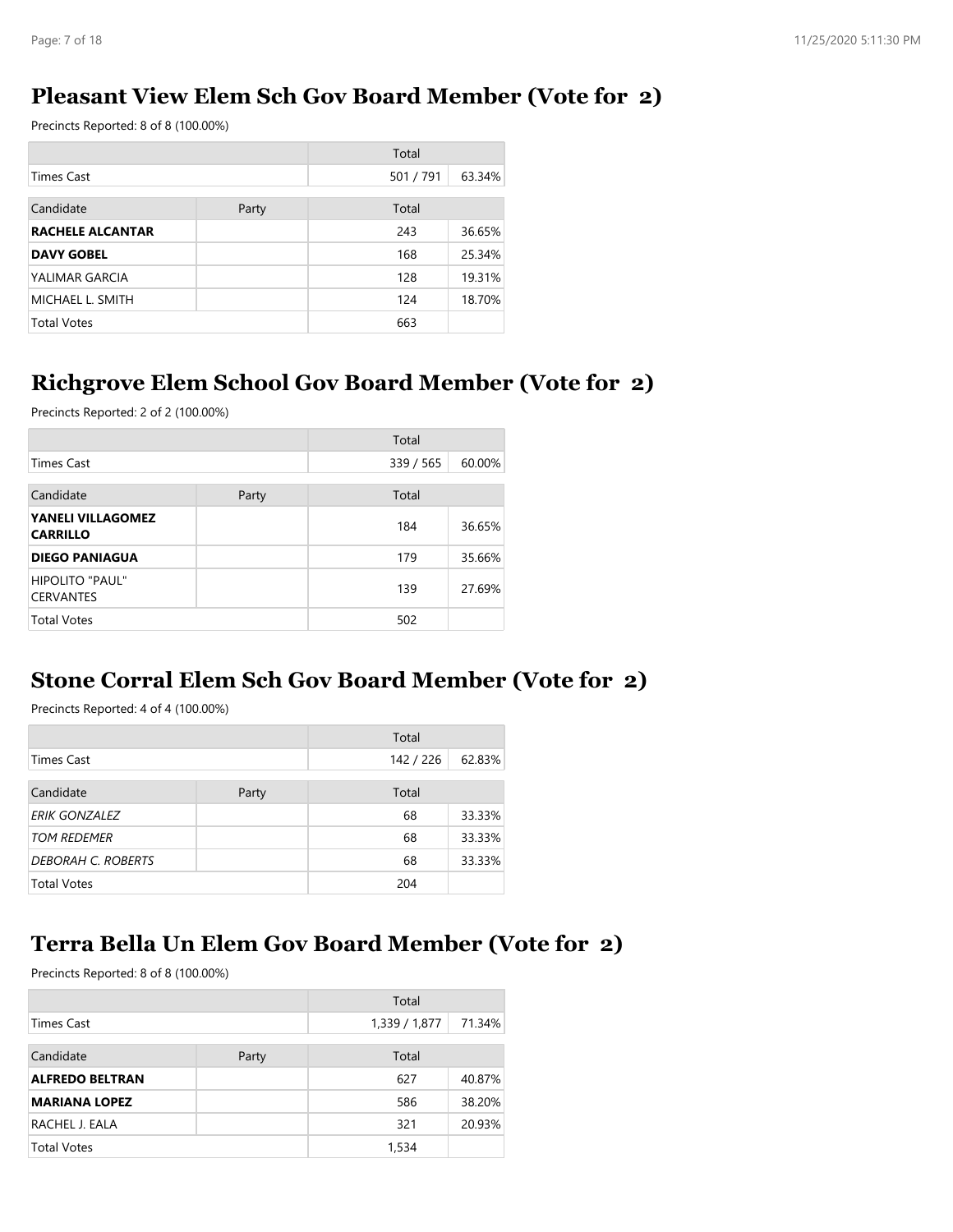### **Tulare City Elem Sch Gov Board Member 2 (Vote for 1)**

Precincts Reported: 7 of 7 (100.00%)

|                           |       | Total       |        |
|---------------------------|-------|-------------|--------|
| <b>Times Cast</b>         |       | 6,455/8,249 | 78.25% |
| Candidate                 | Party | Total       |        |
| <b>DANIEL J. ENRIQUEZ</b> |       | 3,513       | 60.74% |
| <b>BRIAN SPENCER</b>      |       | 2.271       | 39.26% |
| <b>Total Votes</b>        |       | 5,784       |        |

# **Tulare City Elem Sch Gov Board Member 5 (Vote for 1)**

Precincts Reported: 4 of 4 (100.00%)

|                    |  | Total         |        |
|--------------------|--|---------------|--------|
| <b>Times Cast</b>  |  | 2,412 / 3,877 | 62.21% |
| Candidate<br>Party |  | Total         |        |
| <b>CONNIE DIAZ</b> |  | 1,137         | 51.87% |
| TERESA M. GARCIA   |  | 1,055         | 48.13% |
| <b>Total Votes</b> |  | 2,192         |        |

### **Woodville Union Elem Gov Board Member (Vote for 3)**

Precincts Reported: 12 of 12 (100.00%)

|                                           |       | Total     |        |
|-------------------------------------------|-------|-----------|--------|
| <b>Times Cast</b>                         |       | 362 / 546 | 66.30% |
| Candidate                                 | Party | Total     |        |
| <b>ARMANDO LOPEZ</b>                      |       | 222       | 40.36% |
| <b>DIANA OCEGUERA-</b><br><b>MARTINEZ</b> |       | 129       | 23.45% |
| <b>LARRY VASQUEZ</b>                      |       | 125       | 22.73% |
| AMANDA MEDINA                             |       | 74        | 13.45% |
| <b>Total Votes</b>                        |       | 550       |        |

#### **Woodlake Unified School Gov Bd Member Area F (Vote for 1)**

Precincts Reported: 5 of 5 (100.00%)

|                             |       | Total       |        |
|-----------------------------|-------|-------------|--------|
| Times Cast                  |       | 839 / 1,024 | 81.93% |
| Candidate                   | Party | Total       |        |
| <b>EDMUND PENA</b>          |       | 343         | 45.07% |
| <b>VERONICA J. GONZALEZ</b> |       | 235         | 30.88% |
| DEAN R. TAYLOR              |       | 183         | 24.05% |
| <b>Total Votes</b>          |       | 761         |        |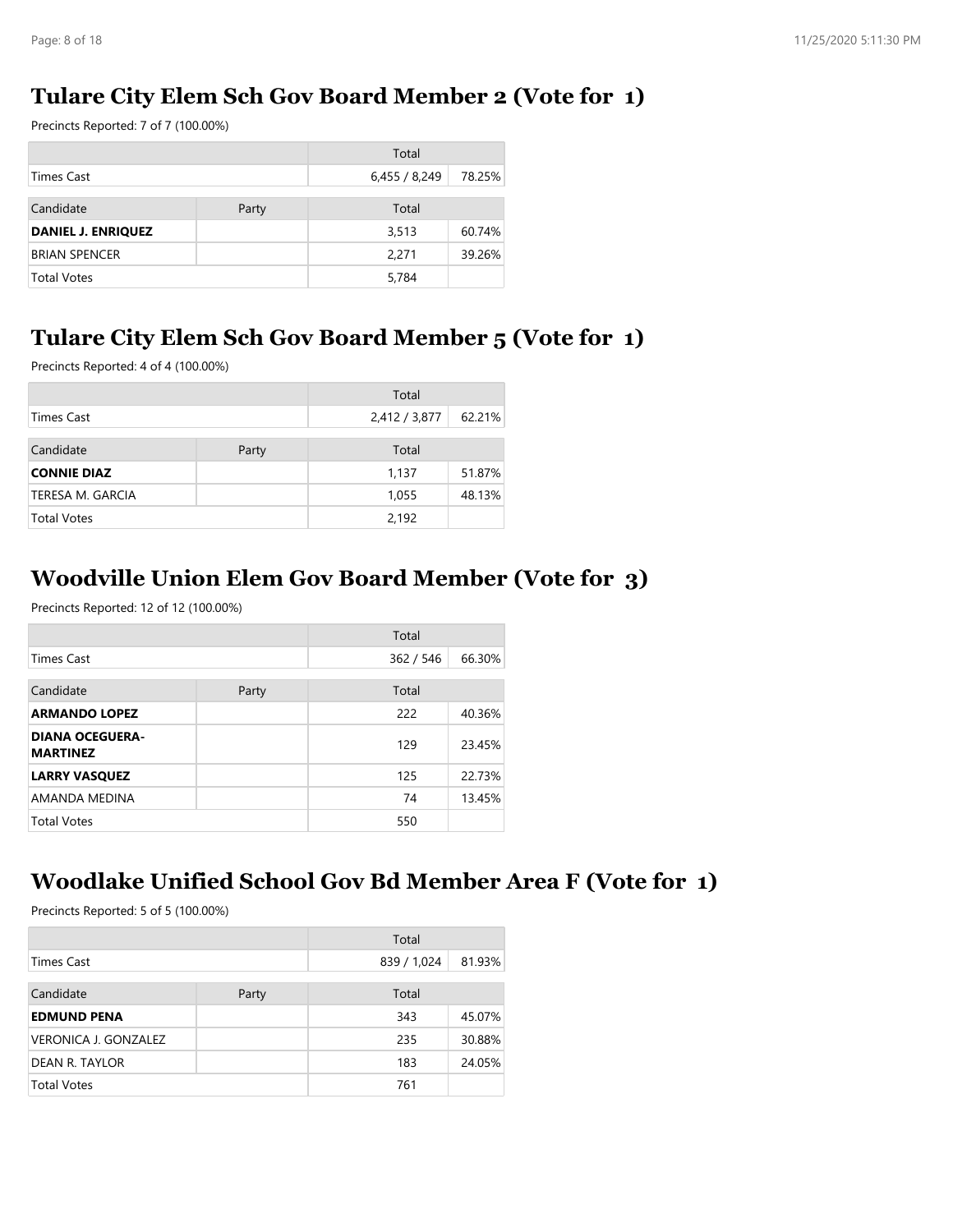### **County Supervisor District 1 (Vote for 1)**

Precincts Reported: 71 of 71 (100.00%)

|                       |       | Total           |        |
|-----------------------|-------|-----------------|--------|
| Times Cast            |       | 31,047 / 41,205 | 75.35% |
| Candidate             | Party | Total           |        |
| <b>LARRY MICARI</b>   |       | 15,872          | 54.81% |
| <b>KUYLER CROCKER</b> |       | 13,087          | 45.19% |
| <b>Total Votes</b>    |       | 28,959          |        |

## **Dinuba City Council Member Ward 1 (Vote for 1)**

Precincts Reported: 3 of 3 (100.00%)

|                              |       | Total         |        |
|------------------------------|-------|---------------|--------|
| Times Cast                   |       | 1,079 / 1,678 | 64.30% |
| Candidate                    | Party | Total         |        |
| <b>RACHEL NERIO-GUERRERO</b> |       | 554           | 54.21% |
| JOSHUA L. HUERTA             |       | 468           | 45.79% |
| <b>Total Votes</b>           |       | 1,022         |        |

# **Dinuba City Council Member Ward 5 (Vote for 1)**

Precincts Reported: 2 of 2 (100.00%)

|                           |       | Total         |        |
|---------------------------|-------|---------------|--------|
| Times Cast                |       | 1,398 / 1,873 | 74.64% |
|                           |       |               |        |
| Candidate                 | Party | Total         |        |
| <b>LINDA MARIE LAUNER</b> |       | 671           | 50.45% |
| ANDREA MCCOMB SOTELO      |       | 360           | 27.07% |
| <b>GENO GOMEZ</b>         |       | 299           | 22.48% |
| <b>Total Votes</b>        |       | 1,330         |        |

# **Porterville City Council District 3 (Vote for 1)**

Precincts Reported: 7 of 7 (100.00%)

|                         |       | Total         |        |
|-------------------------|-------|---------------|--------|
| <b>Times Cast</b>       |       | 2,990 / 4,413 | 67.75% |
| Candidate               | Party | Total         |        |
| <b>MARTHA A. FLORES</b> |       | 1,554         | 54.24% |
| MICHAEL A. SMITH        |       | 1.311         | 45.76% |
| <b>Total Votes</b>      |       | 2,865         |        |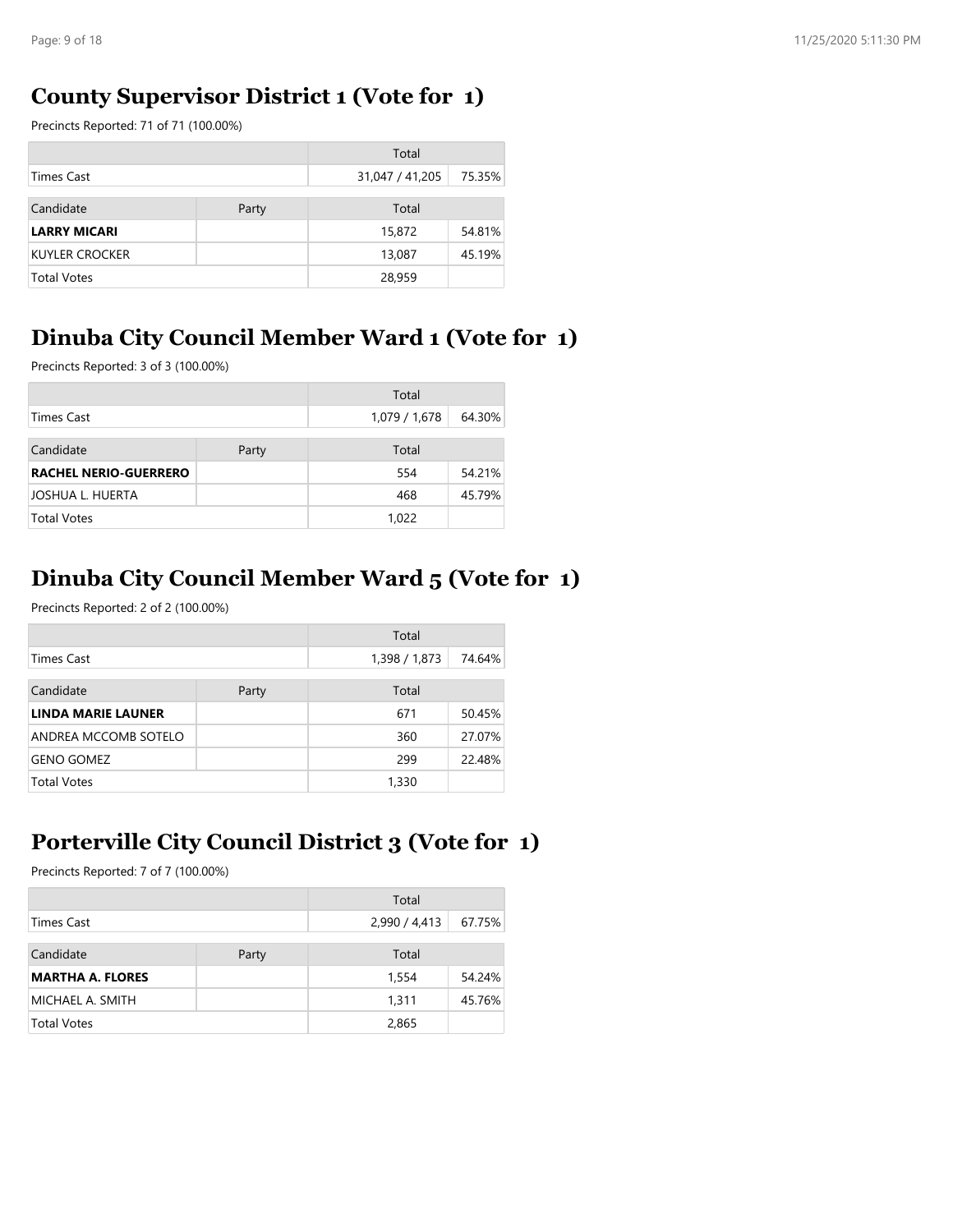### **Porterville City Council District 5 (Vote for 1)**

Precincts Reported: 6 of 6 (100.00%)

|                        |  | Total         |        |
|------------------------|--|---------------|--------|
| Times Cast             |  | 2,382 / 3,607 | 66.04% |
| Candidate<br>Party     |  | Total         |        |
| <b>KELLIE CARRILLO</b> |  | 1,086         | 48.35% |
| JERRY HALL             |  | 989           | 44.03% |
| <b>JOSH SULIER</b>     |  | 171           | 7.61%  |
| <b>Total Votes</b>     |  | 2,246         |        |

### **Tulare City Council Member 1 (Vote for 1)**

Precincts Reported: 3 of 3 (100.00%)

|                    |       | Total         |        |
|--------------------|-------|---------------|--------|
| <b>Times Cast</b>  |       | 3,003 / 4,671 | 64.29% |
| Candidate          | Party | Total         |        |
| <b>JOSÉ SIGALA</b> |       | 1,751         | 61.72% |
| CLARA L. BERNARDO  |       | 1,086         | 38.28% |
| <b>Total Votes</b> |       | 2,837         |        |

### **Tulare City Council Member 3 (Vote for 1)**

Precincts Reported: 4 of 4 (100.00%)

|                      |  | Total         |        |
|----------------------|--|---------------|--------|
| Times Cast           |  | 3,870 / 5,418 | 71.43% |
| Candidate<br>Party   |  | Total         |        |
| <b>STEVE HARRELL</b> |  | 1,823         | 50.10% |
| <b>CARLTON JONES</b> |  | 1,816         | 49.90% |
| <b>Total Votes</b>   |  | 3,639         |        |

# **Tulare City Council Member 5 (Vote for 1)**

Precincts Reported: 3 of 3 (100.00%)

|                           |       | Total         |        |
|---------------------------|-------|---------------|--------|
| <b>Times Cast</b>         |       | 7,551 / 9,182 | 82.24% |
| Candidate                 | Party | Total         |        |
| <b>PATRICK ISHERWOOD</b>  |       | 2,712         | 38.36% |
| <b>MARIO FLORES</b>       |       | 1,564         | 22.12% |
| <b>GRADY DODSON</b>       |       | 1,503         | 21.26% |
| <b>GREG NUNLEY</b>        |       | 889           | 12.58% |
| <b>COURTNEY C. OLIVER</b> |       | 401           | 5.67%  |
| <b>Total Votes</b>        |       | 7.069         |        |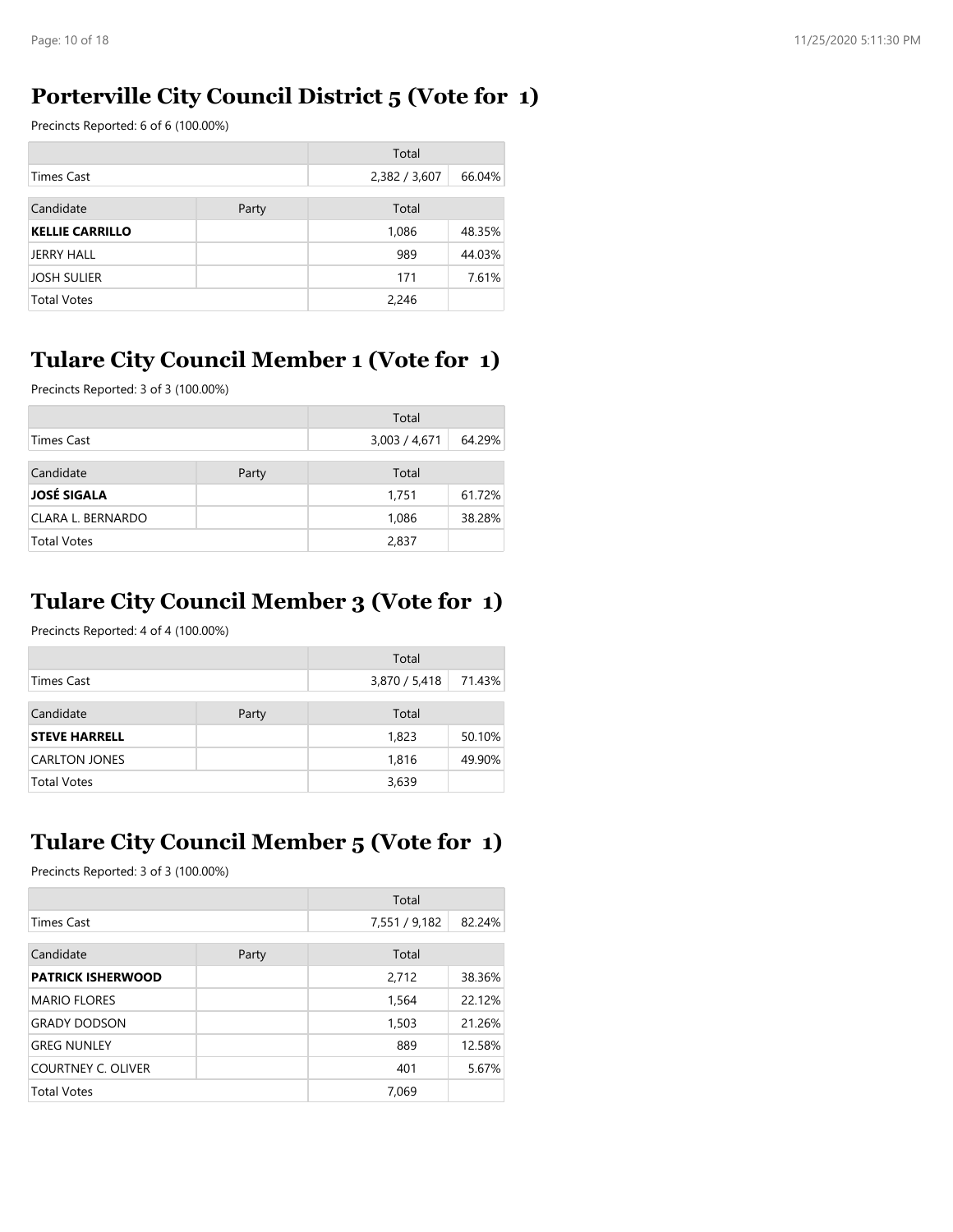### **Woodlake City Council (Vote for 2)**

Precincts Reported: 4 of 4 (100.00%)

|                            |  | Total         |        |
|----------------------------|--|---------------|--------|
| <b>Times Cast</b>          |  | 1,766 / 2,620 | 67.40% |
| Candidate<br>Party         |  | Total         |        |
| <b>JOE MARTINEZ</b>        |  | 1.013         | 41.64% |
| <b>RUDY MENDOZA</b>        |  | 816           | 33.54% |
| <b>MARIA ESTHER VARELA</b> |  | 604           | 24.83% |
| <b>Total Votes</b>         |  | 2,433         |        |

#### **Woodlake City Council Member, Short Term (Vote for 2)**

Precincts Reported: 4 of 4 (100.00%)

|                              |       | Total         |        |
|------------------------------|-------|---------------|--------|
| <b>Times Cast</b>            |       | 1,766 / 2,620 | 67.40% |
| Candidate                    | Party | Total         |        |
| <b>FLORENCIO GUERRA JR.</b>  |       | 821           | 34.02% |
| <b>WILLIAM "MEMO" VALERO</b> |       | 626           | 25.94% |
| <b>EMMANUEL LLAMAS</b>       |       | 566           | 23.46% |
| <b>JACK PERSALL</b>          |       | 400           | 16.58% |
| <b>Total Votes</b>           |       | 2,413         |        |

#### **Tipton Comm Services Director (Vote for 2)**

Precincts Reported: 2 of 2 (100.00%)

|                            |  | Total     |        |
|----------------------------|--|-----------|--------|
| Times Cast                 |  | 400 / 635 | 62.99% |
| Candidate<br>Party         |  | Total     |        |
| <b>DOUGLAS CARDOZA</b>     |  | 201       | 39.11% |
| <b>ANTHONY J. MENDONSA</b> |  | 197       | 38.33% |
| <b>STEVE HUNT</b>          |  | 116       | 22.57% |
| Total Votes                |  | 514       |        |

### **Kaweah Delta Health Care Director Zone 5 (Vote for 1)**

Precincts Reported: 14 of 14 (100.00%)

|                           |       | Total           |        |
|---------------------------|-------|-----------------|--------|
| Times Cast                |       | 11,312 / 15,750 | 71.82% |
| Candidate                 | Party | Total           |        |
| <b>AMBAR M. RODRIGUEZ</b> |       | 5,309           | 53.16% |
| <b>NEVIN HOUSE</b>        |       | 4,677           | 46.84% |
| <b>Total Votes</b>        |       | 9,986           |        |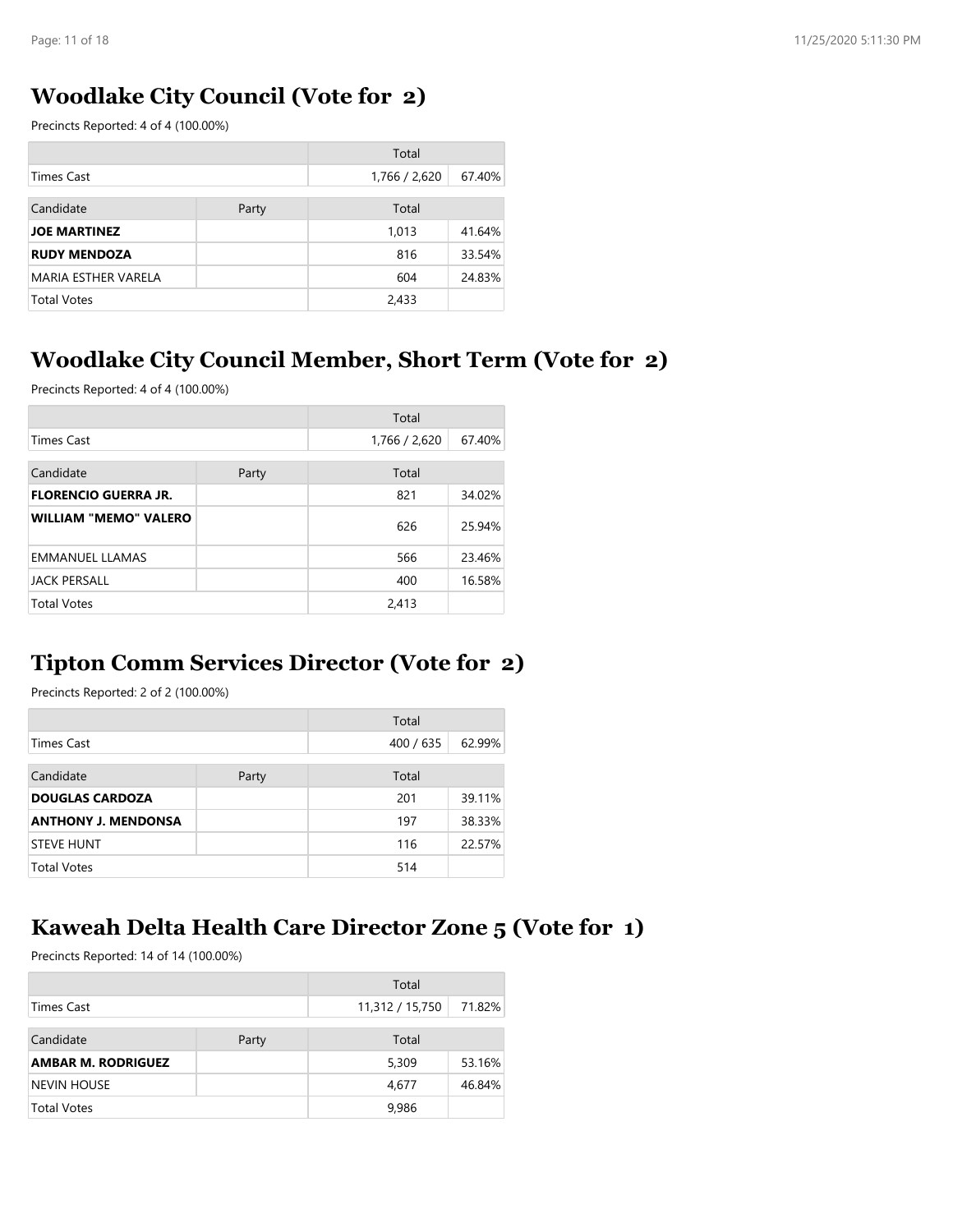### **Kingsburg Tri-County Health Care Director (Vote for 2)**

Precincts Reported: 2 of 2 (100.00%)

|                      |  | Total     |        |
|----------------------|--|-----------|--------|
| Times Cast           |  | 679 / 852 | 79.69% |
| Candidate<br>Party   |  | Total     |        |
| <b>LORI EWERT</b>    |  | 422       | 48.90% |
| <b>TODD THOMPSON</b> |  | 224       | 25.96% |
| LEJF E. KNUTSON      |  | 217       | 25.14% |
| <b>Total Votes</b>   |  | 863       |        |

### **Lindsay Hospital Dist Director (Vote for 3)**

Precincts Reported: 19 of 19 (100.00%)

|                         |       | Total         |        |
|-------------------------|-------|---------------|--------|
| <b>Times Cast</b>       |       | 4,534 / 6,600 | 68.70% |
| Candidate               | Party | Total         |        |
| <b>IVET SORIA</b>       |       | 1,969         | 27.65% |
| <b>J. ROXANNE SERNA</b> |       | 1,857         | 26.08% |
| <b>GREG MCQUEEN</b>     |       | 1,677         | 23.55% |
| RICHIE HERNANDEZ        |       | 1,618         | 22.72% |
| <b>Total Votes</b>      |       | 7,121         |        |

#### **Sierra View Local Hosp Director Zone 1 (Vote for 1)**

Precincts Reported: 17 of 17 (100.00%)

|                          |  | Total         |        |
|--------------------------|--|---------------|--------|
| Times Cast               |  | 5,573 / 7,654 | 72.81% |
| Candidate<br>Party       |  | Total         |        |
| <b>BINDU SAGAR REDDY</b> |  | 3,023         | 58.90% |
| JYOTSANA G. PANDYA       |  | 1,611         | 31.39% |
| KIRAN SANDHU             |  | 498           | 9.70%  |
| <b>Total Votes</b>       |  | 5,132         |        |

#### **Sierra View Local Hosp Director Zone 2 (Vote for 1)**

Precincts Reported: 5 of 5 (100.00%)

|                       |       | Total         |        |
|-----------------------|-------|---------------|--------|
| Times Cast            |       | 4,527 / 6,821 | 66.37% |
| Candidate             | Party | Total         |        |
| <b>GAURANG PANDYA</b> |       | 3,015         | 73.59% |
| KULDEEP JAGPAL        |       | 1,082         | 26.41% |
| <b>Total Votes</b>    |       | 4,097         |        |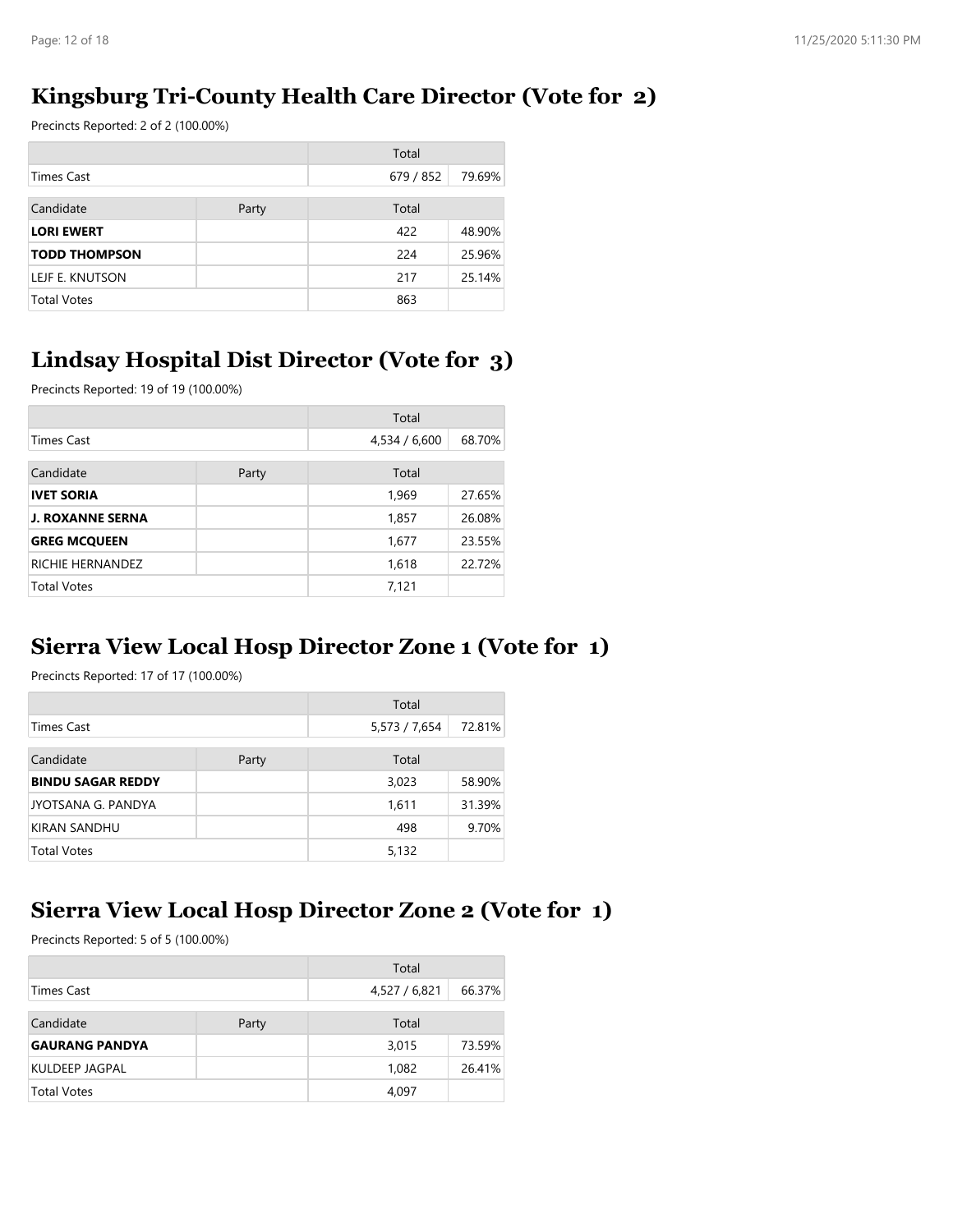### **Sierra View Local Hosp Director Zone 4 (Vote for 1)**

Precincts Reported: 20 of 20 (100.00%)

|                        |       | Total       |        |
|------------------------|-------|-------------|--------|
| Times Cast             |       | 6,097/8,156 | 74.75% |
| Candidate              | Party | Total       |        |
| <b>LIBERTY LOMELI</b>  |       | 2,127       | 37.91% |
| RAKESH JINDAL          |       | 1,839       | 32.77% |
| <b>VICTORIA PORTER</b> |       | 1,645       | 29.32% |
| <b>Total Votes</b>     |       | 5,611       |        |

### **Alta Irrigation Dist Director Div 4 (Vote for 1)**

Precincts Reported: 8 of 8 (100.00%)

|                      |       | Total         |        |
|----------------------|-------|---------------|--------|
| <b>Times Cast</b>    |       | 2,278 / 3,496 | 65.16% |
| Candidate            | Party | Total         |        |
| <b>DOMENIC FINO</b>  |       | 1,567         | 72.68% |
| <b>MARCO RINALDI</b> |       | 589           | 27.32% |
| <b>Total Votes</b>   |       | 2,156         |        |

### **Lindsay-Strathmore Irrig Director Div 3 (Vote for 1)**

Precincts Reported: 14 of 14 (100.00%)

|                            |       | Total         |        |
|----------------------------|-------|---------------|--------|
| <b>Times Cast</b>          |       | 1,531 / 2,175 | 70.39% |
| Candidate                  | Party | Total         |        |
| <b>MIKE GEORGE</b>         |       | 991           | 74.91% |
| <b>THOMAS KEITH CRIBBS</b> |       | 332           | 25.09% |
| <b>Total Votes</b>         |       | 1,323         |        |

# **Lower Tule River Irrig Director Div 4 (Vote for 1)**

Precincts Reported: 3 of 3 (100.00%)

|                           |       | Total     |        |
|---------------------------|-------|-----------|--------|
| Times Cast                |       | 120 / 141 | 85.11% |
| Candidate                 | Party | Total     |        |
| <b>FRANK MENDONSA</b>     |       | 76        | 65.52% |
| <b>GARRISON FERNANDES</b> |       | 40        | 34.48% |
| <b>Total Votes</b>        |       | 116       |        |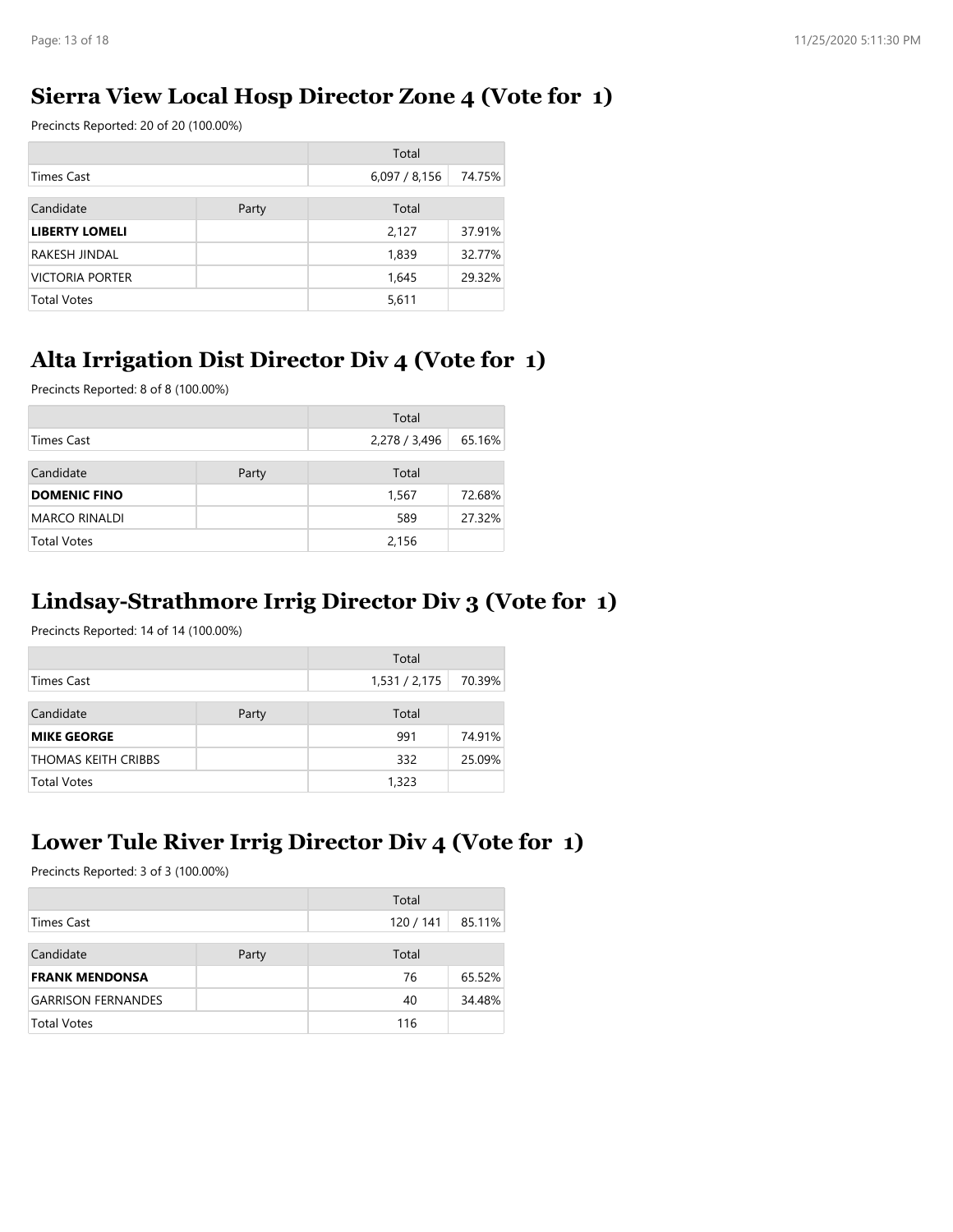### **Visalia Memorial Dist Director Seat 3 - Veteran (Vote for 1)**

Precincts Reported: 49 of 49 (100.00%)

| Total                    |       |                 |        |
|--------------------------|-------|-----------------|--------|
| Times Cast               |       | 58,706 / 75,913 | 77.33% |
| Candidate                | Party | Total           |        |
| <b>NEAL J. SCHNEIDER</b> |       | 32,646          | 65.71% |
| <b>DENNIS SIRKIN</b>     |       | 17,037          | 34.29% |
| <b>Total Votes</b>       |       | 49,683          |        |

# **Orosi Public Utility Director Seat 4 (Vote for 1)**

Precincts Reported: 3 of 3 (100.00%)

|                        |       | Total         |        |
|------------------------|-------|---------------|--------|
| Times Cast             |       | 1,079 / 1,846 | 58.45% |
| Candidate              | Party | Total         |        |
| <b>JOHNNY SANDOVAL</b> |       | 775           | 77.27% |
| <b>CHAD WIDMAN</b>     |       | 228           | 22.73% |
| <b>Total Votes</b>     |       | 1,003         |        |

# **PROPOSITION 14 (Vote for 1)**

Precincts Reported: 271 of 271 (100.00%)

|                    |  | Total             |        |
|--------------------|--|-------------------|--------|
| Times Cast         |  | 148,677 / 199,494 | 74.53% |
| Candidate<br>Party |  | Total             |        |
| NO                 |  | 84,218            | 58.33% |
| <b>YES</b>         |  | 60,160            | 41.67% |
| Total Votes        |  | 144,378           |        |

# **PROPOSITION 15 (Vote for 1)**

Precincts Reported: 271 of 271 (100.00%)

|                             |  | Total             |        |
|-----------------------------|--|-------------------|--------|
| Times Cast                  |  | 148,677 / 199,494 | 74.53% |
| Candidate<br>Total<br>Party |  |                   |        |
| <b>NO</b>                   |  | 92,020            | 63.26% |
| <b>YES</b>                  |  | 53,438            | 36.74% |
| <b>Total Votes</b>          |  | 145,458           |        |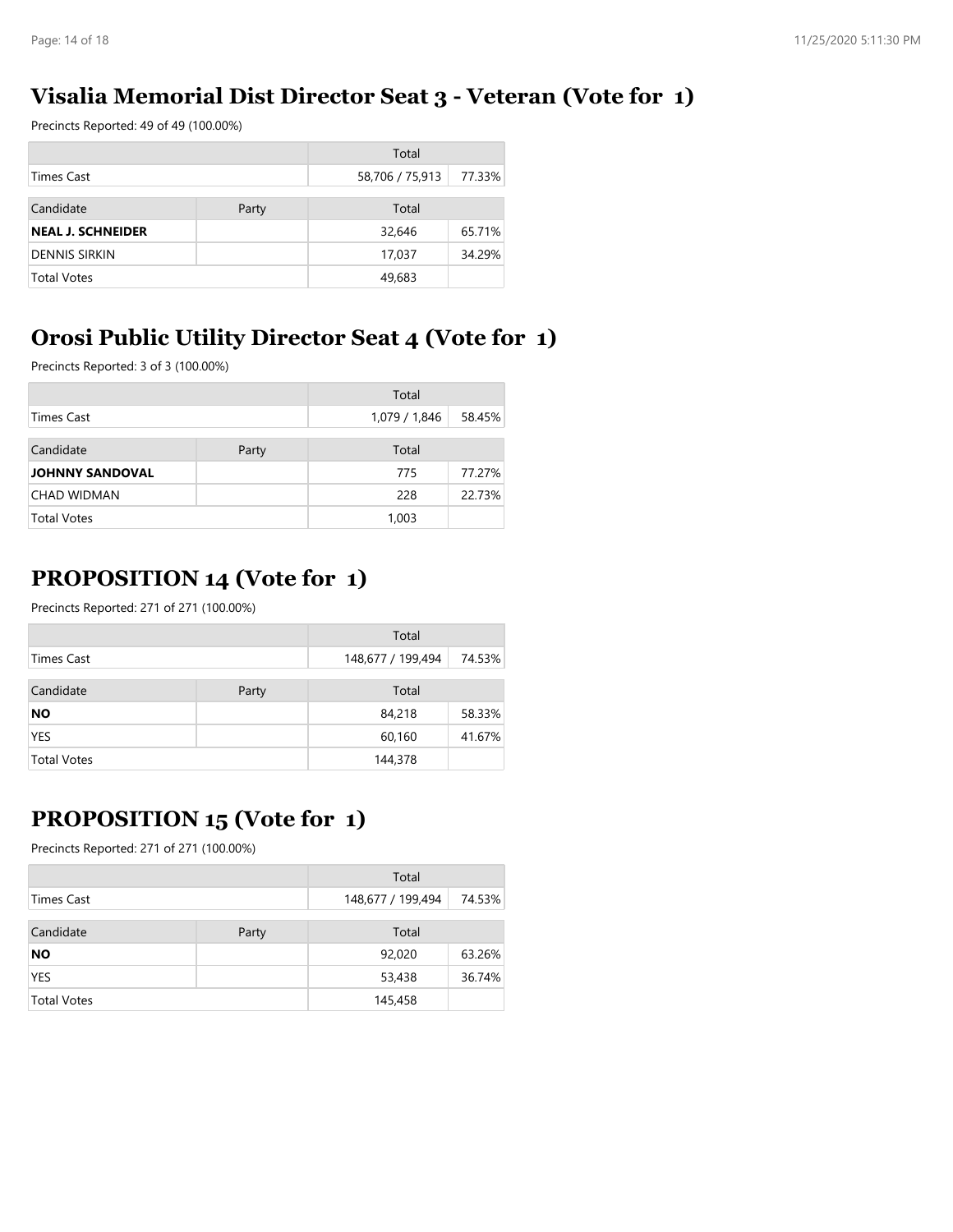### **PROPOSITION 16 (Vote for 1)**

Precincts Reported: 271 of 271 (100.00%)

|                    |       | Total             |        |
|--------------------|-------|-------------------|--------|
| Times Cast         |       | 148,677 / 199,494 | 74.53% |
| Candidate          | Party | Total             |        |
| <b>NO</b>          |       | 103,873           | 71.94% |
| <b>YES</b>         |       | 40,518            | 28.06% |
| <b>Total Votes</b> |       | 144,391           |        |

#### **PROPOSITION 17 (Vote for 1)**

Precincts Reported: 271 of 271 (100.00%)

|                    |       | Total             |        |
|--------------------|-------|-------------------|--------|
| Times Cast         |       | 147,995 / 199,494 | 74.19% |
| Candidate          | Party | Total             |        |
| <b>NO</b>          |       | 85,611            | 58.87% |
| <b>YES</b>         |       | 59,825            | 41.13% |
| <b>Total Votes</b> |       | 145,436           |        |

### **PROPOSITION 18 (Vote for 1)**

Precincts Reported: 271 of 271 (100.00%)

|                             |  | Total             |        |
|-----------------------------|--|-------------------|--------|
| Times Cast                  |  | 147,995 / 199,494 | 74.19% |
| Candidate<br>Total<br>Party |  |                   |        |
| NO                          |  | 103,973           | 71.46% |
| <b>YES</b>                  |  | 41,525            | 28.54% |
| <b>Total Votes</b>          |  | 145,498           |        |

# **PROPOSITION 19 (Vote for 1)**

Precincts Reported: 271 of 271 (100.00%)

|                    |  | Total             |        |
|--------------------|--|-------------------|--------|
| Times Cast         |  | 147,995 / 199,494 | 74.19% |
| Candidate<br>Party |  | Total             |        |
| <b>NO</b>          |  | 79,001            | 55.32% |
| <b>YES</b>         |  | 63,795            | 44.68% |
| <b>Total Votes</b> |  | 142,796           |        |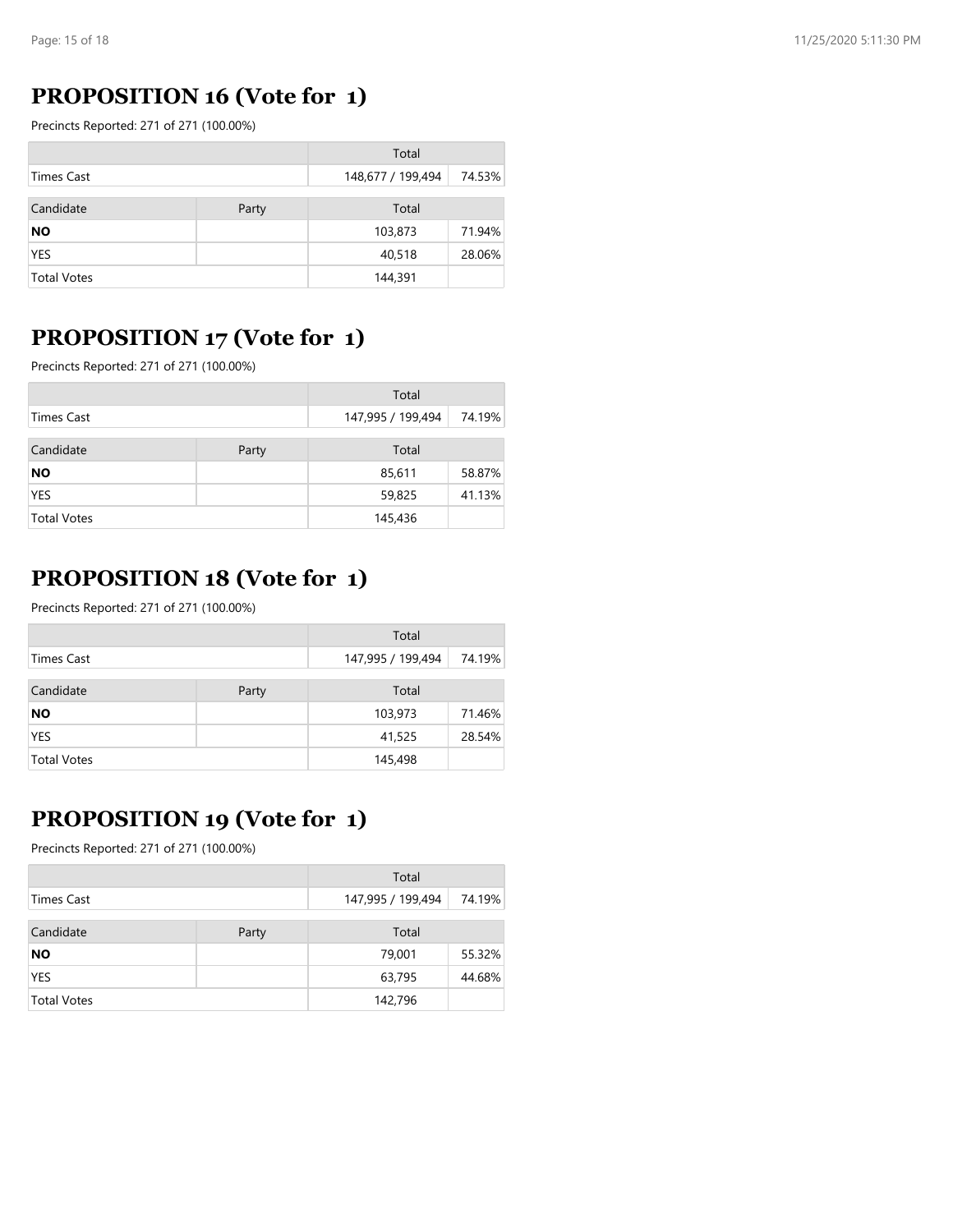### **PROPOSITION 20 (Vote for 1)**

Precincts Reported: 271 of 271 (100.00%)

|                             |  | Total             |        |
|-----------------------------|--|-------------------|--------|
| Times Cast                  |  | 147,995 / 199,494 | 74.19% |
| Candidate<br>Total<br>Party |  |                   |        |
| <b>YES</b>                  |  | 76,886            | 53.44% |
| NO                          |  | 66,988            | 46.56% |
| <b>Total Votes</b>          |  | 143,874           |        |

### **PROPOSITION 21 (Vote for 1)**

Precincts Reported: 271 of 271 (100.00%)

|                    |       | Total             |        |
|--------------------|-------|-------------------|--------|
| Times Cast         |       | 147,995 / 199,494 | 74.19% |
| Candidate          | Party | Total             |        |
| <b>NO</b>          |       | 106,384           | 73.72% |
| <b>YES</b>         |       | 37,932            | 26.28% |
| <b>Total Votes</b> |       | 144,316           |        |

### **PROPOSITION 22 (Vote for 1)**

Precincts Reported: 271 of 271 (100.00%)

|                    |  | Total             |        |
|--------------------|--|-------------------|--------|
| Times Cast         |  | 147,995 / 199,494 | 74.19% |
| Candidate<br>Party |  | Total             |        |
| <b>YES</b>         |  | 97,155            | 67.46% |
| NO.                |  | 46,860            | 32.54% |
| <b>Total Votes</b> |  | 144,015           |        |

# **PROPOSITION 23 (Vote for 1)**

Precincts Reported: 271 of 271 (100.00%)

|                    |  | Total             |        |
|--------------------|--|-------------------|--------|
| Times Cast         |  | 147,995 / 199,494 | 74.19% |
| Candidate<br>Party |  | Total             |        |
| NO                 |  | 99,331            | 69.06% |
| <b>YES</b>         |  | 44,506            | 30.94% |
| <b>Total Votes</b> |  | 143,837           |        |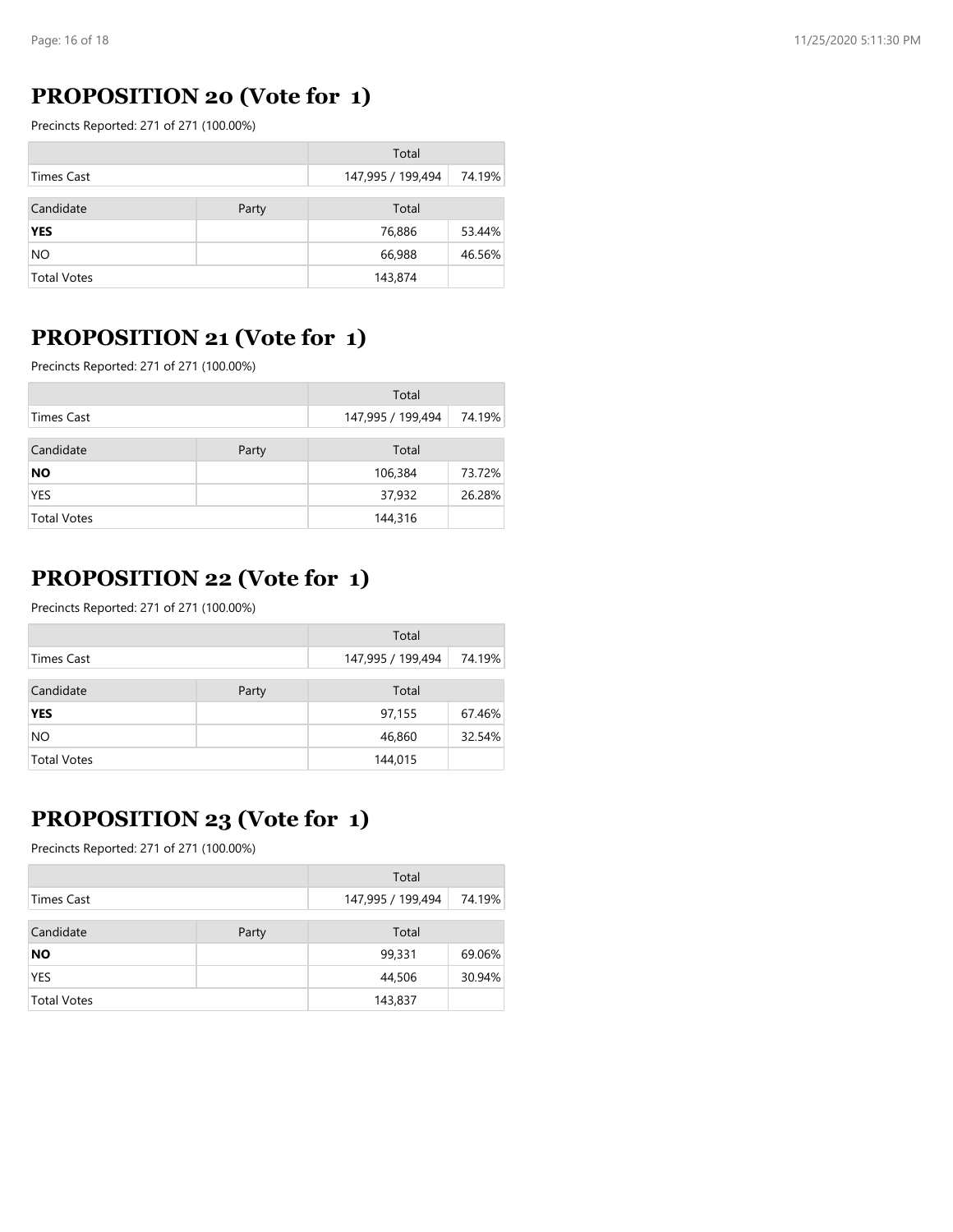### **PROPOSITION 24 (Vote for 1)**

Precincts Reported: 271 of 271 (100.00%)

|                    |       | Total             |        |
|--------------------|-------|-------------------|--------|
| Times Cast         |       | 147,995 / 199,494 | 74.19% |
| Candidate          | Party | Total             |        |
| <b>NO</b>          |       | 74,688            | 52.21% |
| <b>YES</b>         |       | 68,376            | 47.79% |
| <b>Total Votes</b> |       | 143,064           |        |

### **PROPOSITION 25 (Vote for 1)**

Precincts Reported: 271 of 271 (100.00%)

|                    |  | Total             |        |
|--------------------|--|-------------------|--------|
| Times Cast         |  | 147,995 / 199,494 | 74.19% |
| Candidate<br>Party |  | Total             |        |
| <b>NO</b>          |  | 101,232           | 70.95% |
| <b>YES</b>         |  | 41,450            | 29.05% |
| <b>Total Votes</b> |  | 142,682           |        |

#### **MEASURE O (Vote for 1)**

Precincts Reported: 7 of 7 (100.00%)

|                    |       | Total     |        |
|--------------------|-------|-----------|--------|
| Times Cast         |       | 606 / 851 | 71.21% |
| Candidate          | Party | Total     |        |
| <b>BONDS-YES</b>   |       | 347       | 59.11% |
| <b>BONDS-NO</b>    |       | 240       | 40.89% |
| <b>Total Votes</b> |       | 587       |        |

### **MEASURE P (Vote for 1)**

Precincts Reported: 2 of 2 (100.00%)

|                    |       | Total         |        |
|--------------------|-------|---------------|--------|
| Times Cast         |       | 4,073 / 5,204 | 78.27% |
| Candidate          | Party | Total         |        |
| <b>YES</b>         |       | 2,769         | 69.78% |
| NO.                |       | 1,199         | 30.22% |
| <b>Total Votes</b> |       | 3,968         |        |